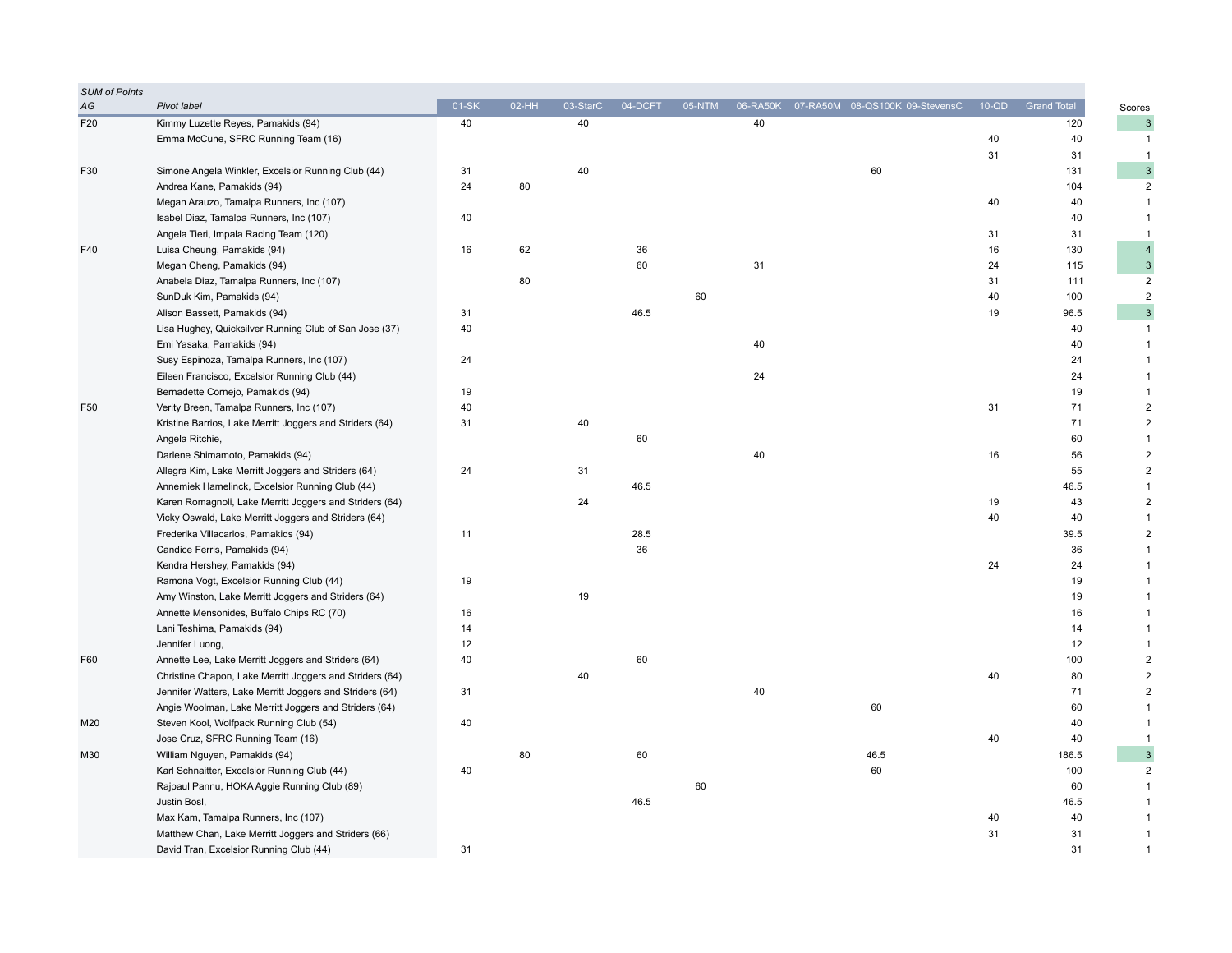|     | Shawn Barr, Lake Merritt Joggers and Striders (64)         | 24 |    |    |      |    |    |    |      |    |    | 24    | $\mathbf 1$               |
|-----|------------------------------------------------------------|----|----|----|------|----|----|----|------|----|----|-------|---------------------------|
|     | Jonathan Bretan, Tamalpa Runners, Inc (107)                | 19 |    |    |      |    |    |    |      |    |    | 19    | $\mathbf{1}$              |
|     | Victor Yee, Lake Merritt Joggers and Striders (64)         | 16 |    |    |      |    |    |    |      |    |    | 16    | $\mathbf{1}$              |
|     | Andrew Taylor,                                             | 14 |    |    |      |    |    |    |      |    |    | 14    | $\mathbf{1}$              |
| M40 | Matt Ward, Pamakids (94)                                   |    |    |    | 60   |    |    |    | 60   |    |    | 120   | $\overline{2}$            |
|     | Jonah Backstrom, West Valley Track Club Inc (129)          |    |    | 40 |      |    |    |    |      | 40 | 40 | 120   | $\ensuremath{\mathsf{3}}$ |
|     | Tony Nguyen, Pamakids (94)                                 |    | 80 |    | 24   |    |    |    |      |    |    | 104   | $\overline{2}$            |
|     | Anil Rao, Stevens Creek Striders (2)                       |    |    |    | 46.5 |    |    |    | 36   |    |    | 82.5  | $\overline{2}$            |
|     | Jason Reed, Excelsior Running Club (44)                    | 31 |    | 31 |      |    |    |    |      |    |    | 62    | $\overline{2}$            |
|     | Oscar Osorio, Pamakids (94)                                |    |    |    | 36   |    |    |    | 21   |    |    | 57    | $\mathbf 2$               |
|     | Eduardo Vazquez, Pamakids (94)                             | 24 |    |    |      |    |    |    |      |    | 24 | 48    | $\overline{2}$            |
|     | Chris Eide, Excelsior Running Club (44)                    |    |    |    |      |    |    |    | 46.5 |    |    | 46.5  | $\mathbf{1}$              |
|     | Josam Mulinyawe, Pamakids (94)                             | 12 |    |    |      |    |    |    | 24   |    | 10 | 46    | $\ensuremath{\mathsf{3}}$ |
|     | Nakia Baird, Excelsior Running Club (44)                   |    |    |    |      |    |    |    | 28.5 |    | 12 | 40.5  | $\overline{2}$            |
|     | Markelle Taylor, Tamalpa Runners, Inc (107)                | 40 |    |    |      |    |    |    |      |    |    | 40    | $\mathbf{1}$              |
|     | Jacob Dinardi, Pamakids (94)                               |    |    |    |      |    | 40 |    |      |    |    | 40    | $\mathbf{1}$              |
|     | Luciano Piccoli, Quicksilver Running Club of San Jose (37) |    |    |    |      |    | 31 |    |      |    |    | 31    | $\mathbf{1}$              |
|     | Crispin Flowerday, Excelsior Running Club (44)             |    |    |    |      |    |    |    |      |    | 31 | 31    | $\mathbf{1}$              |
|     | Freddy Fernandez Sandoval, Pamakids (94)                   |    |    |    | 28.5 |    |    |    |      |    |    | 28.5  | $\mathbf{1}$              |
|     | Joseph Makonnen, Lake Merritt Joggers and Striders (64)    |    |    | 24 |      |    |    |    |      |    |    | 24    | $\mathbf{1}$              |
|     | Dario Zea, Excelsior Running Club (44)                     | 19 |    |    |      |    |    |    |      |    |    | 19    | $\mathbf{1}$              |
|     | Chris Jones, Pamakids (94)                                 |    |    |    |      |    |    |    |      |    | 19 | 19    | $\mathbf{1}$              |
|     | Jack Hsueh, Pamakids (94)                                  |    |    |    |      |    |    |    |      |    | 16 | 16    | $\mathbf{1}$              |
|     | Cameron Tully-Smith,                                       | 16 |    |    |      |    |    |    |      |    |    | 16    | $\mathbf{1}$              |
|     | Froilan Hernandez, Tamalpa Runners, Inc (107)              | 14 |    |    |      |    |    |    |      |    |    | 14    | 1                         |
|     | Andrew Melton, Tamalpa Runners, Inc (107)                  |    |    |    |      |    |    |    |      |    | 14 | 14    | $\mathbf{1}$              |
|     | Loren Lewis, Quicksilver Running Club of San Jose (37)     | 11 |    |    |      |    |    |    |      |    |    | 11    | $\mathbf{1}$              |
|     | Israel Ramirez, Pamakids (94)                              |    |    |    |      |    |    |    |      |    | 11 | 11    | $\mathbf{1}$              |
|     | James Marinas, Pamakids (94)                               | 10 |    |    |      |    |    |    |      |    |    | 10    | $\mathbf{1}$              |
|     | Enrique Rodriguez, Pamakids (94)                           |    |    |    |      |    |    |    |      |    | 9  | 9     | $\mathbf{1}$              |
| M50 | Shiran Kochavi, Pamakids (94)                              | 19 |    |    | 60   | 60 | 40 |    | 28.5 |    | 24 | 231.5 | $\,6\,$                   |
|     | Jean Pommier, Quicksilver Running Club of San Jose (37)    | 31 |    |    |      |    |    |    |      |    | 40 | 71    | $\overline{2}$            |
|     | Chris Bassett, Pamakids (94)                               |    |    |    | 46.5 |    |    |    |      |    | 16 | 62.5  | $\overline{2}$            |
|     | Sean Handel, Excelsior Running Club (44)                   |    |    |    |      |    |    |    | 60   |    |    | 60    | $\mathbf{1}$              |
|     | Jose San Gabriel, Pamakids (94)                            |    |    |    |      |    |    | 60 |      |    |    | 60    | $\mathbf{1}$              |
|     | Edmundo Vitocruz, Lake Merritt Joggers and Striders (64)   |    |    | 24 |      |    | 24 |    |      |    |    | 48    | $\overline{2}$            |
|     | Rob Spinosa, Tamalpa Runners, Inc (107)                    |    |    |    |      |    |    |    | 46.5 |    |    | 46.5  | $\mathbf{1}$              |
|     | Jeff Wong, Pamakids (94)                                   |    |    |    |      |    | 31 |    |      |    | 11 | 42    | $\overline{2}$            |
|     | John Crowther, Lake Merritt Joggers and Striders (64)      |    |    | 31 |      |    |    |    |      |    | 10 | 41    | $\mathbf 2$               |
|     | J.R. Mintz, West Valley Joggers and Striders (48)          |    |    |    |      |    |    |    |      | 40 |    | 40    | $\mathbf{1}$              |
|     | David Moulton, Pamakids (94)                               |    |    | 40 |      |    |    |    |      |    |    | 40    | $\mathbf{1}$              |
|     | Cliff Lentz, Excelsior Running Club (44)                   | 40 |    |    |      |    |    |    |      |    |    | 40    | $\mathbf{1}$              |
|     | Marco Denson, Quicksilver Running Club of San Jose (37)    | 14 |    |    |      |    |    |    | 24   |    |    | 38    | $\overline{2}$            |
|     | Franco Soriano, Pamakids (94)                              |    |    |    |      |    |    |    | 36   |    |    | 36    | 1                         |
|     | Ralph Gonzales, Tamalpa Runners, Inc (107)                 |    |    |    |      |    |    |    |      |    | 31 | 31    | $\mathbf{1}$              |
|     | James Scanlan,                                             | 24 |    |    |      |    |    |    |      |    |    | 24    | $\mathbf{1}$              |
|     | Andrew Romey, Excelsior Running Club (44)                  |    |    |    |      |    |    |    |      |    | 19 | 19    | $\mathbf{1}$              |
|     |                                                            |    |    |    |      |    | 19 |    |      |    |    | 19    | $\mathbf{1}$              |
|     | Rick Rosenbaum, Lake Merritt Joggers and Striders (64)     | 16 |    |    |      |    |    |    |      |    |    | 16    | $\mathbf{1}$              |